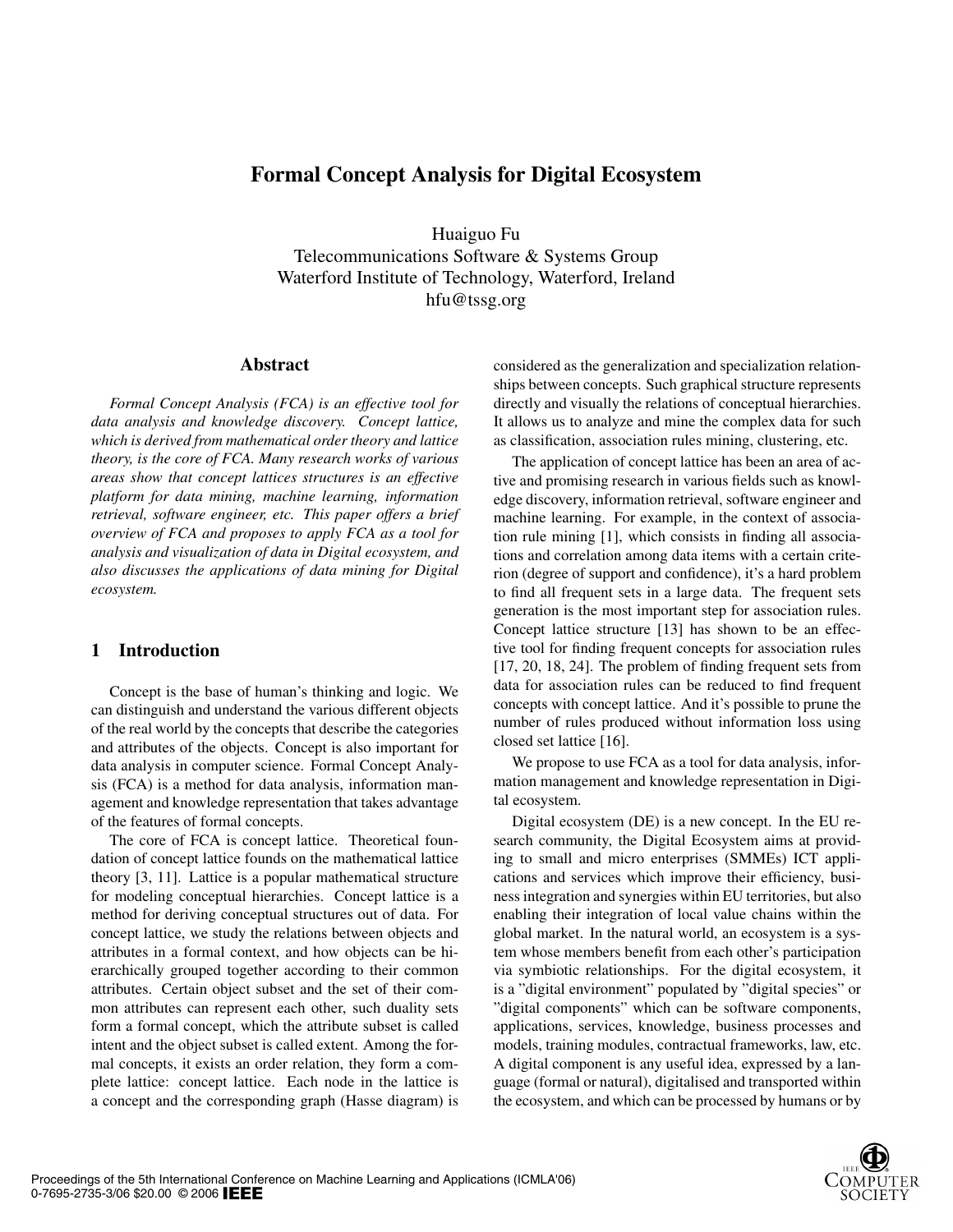computers. The digital ecosystem infrastructure supports the description, compositions, evolution, integration, sharing and distribution of the digital components and of knowledge.

The digital ecosystem initiative aims at fostering a cultural change in enterprise networking and in business practices. It innovates and impacts on three aspects: technology, business practices and knowledge.

In the digital ecosystem, some knowledge is existing, but some knowledge is previously unknown, implicit, hidden in large data. So we should extract the knowledge from large data. The techniques of data mining (DM) are widely used in research and application to look for relationships and knowledge that are implicit in large volumes of data and are interesting in the sense of impacting an organization's practice. Hence, we propose to use the techniques of data mining to extract knowledge for the digital ecosystem. We will discuss main issues of application of data mining for the digital ecosystem.

Contributions. This paper makes the following contributions: propose to use the technologies of data mining to extract knowledge for digital ecosystem and propose and describe a new tool, formal concept analysis, for digital ecosystem to analyze and represent data and knowledge.

# 2 Knowledge extraction in DE

Digital Ecosystems are emerging as a novel approach for the catalysis of sustainable development driven by networks of micro- and small enterprises, enabled by ICT services and intelligent cooperative solutions, linking multitudes of socio-economic actors and ICT solutions that are affordable, trustworthy, adaptive and evolutionary. Dynamic and remote collaboration and interaction in structured and unstructured environments are catalysed by new approaches and ICT technologies, which consider the knowledge, ICT solutions and services as digital ecosystem entities which exhibit the behavior of natural organisms. Thus, the infrastructure and the services supporting organisational interaction and networking will form a digital ecosystem considered a pervasive common infrastructure carrying knowledge, models and services, where complex heterogeneous, human and digital entities and systems are themselves composed of simpler subsystems.

In order to extract the implicit knowledge from the digital ecosystem, and help companies to provide better, customized services and support decision making. We discuss the main issues of application of data mining for the digital ecosystem in this section.

#### 2.1 Main aims of DM for DE

For the digital ecosystem, computer science research focuses on the seamless management of distributed, multicentric and pervasive ICT networks carrying services and representations of knowledge, enabling the creation of a self-organising environment that supports the continuous evolution of business models and software services, by exploiting paradigms from biology and economics.

The application of the data mining techniques should consider the features of the digital ecosystem. The purpose of the applications of DM is to develop efficient DM algorithms that scale up large distributed data sets, integrate efficient DM algorithms and techniques, and P2P distributed computing environment for extracting knowledge from large amounts of large and complex distributed data for DE. The main research works will focus on :

- Robustness, reliability, sustainability, and scalability of distributed data mining techniques for DE
- Automatic, autonomic and dynamic DM processes for DE
- Dynamic Peer-to-peer (or abbreviated P2P) architectures for heterogeneous distributed and complex data
- Seamless interoperability with service oriented platforms
- Recursive, reflexive, and self-reinforcing knowledge discovery

We should provide dynamic, scalable and flexible DM algorithms for extracting knowledge efficiently from the heterogeneous, high dimensional and distributed data. We can use various specific algorithms or approaches for the same task, because many algorithms or approaches may exert efficient performance on specific data (particular in size, density, and type etc.) and distributed environment. The system should analyze the characteristics of the data, and then automatically choose a befitting algorithm. Different sites may perform different algorithms or approaches for the same task depending on different characteristics of each site. For example, there are lots of clustering algorithms, but most of them is only suitable for one type of data. Maybe many different types of data in the same or different sites for distributed data. Hence each site can use one suitable clustering algorithm or combination of several clustering algorithms.

According to the application, we can unify some data mining tasks. For example, if we need both clustering and association rule mining for huge distributed transaction data, we can use some techniques to unify these two tasks for avoiding large amounts of repetitious computing.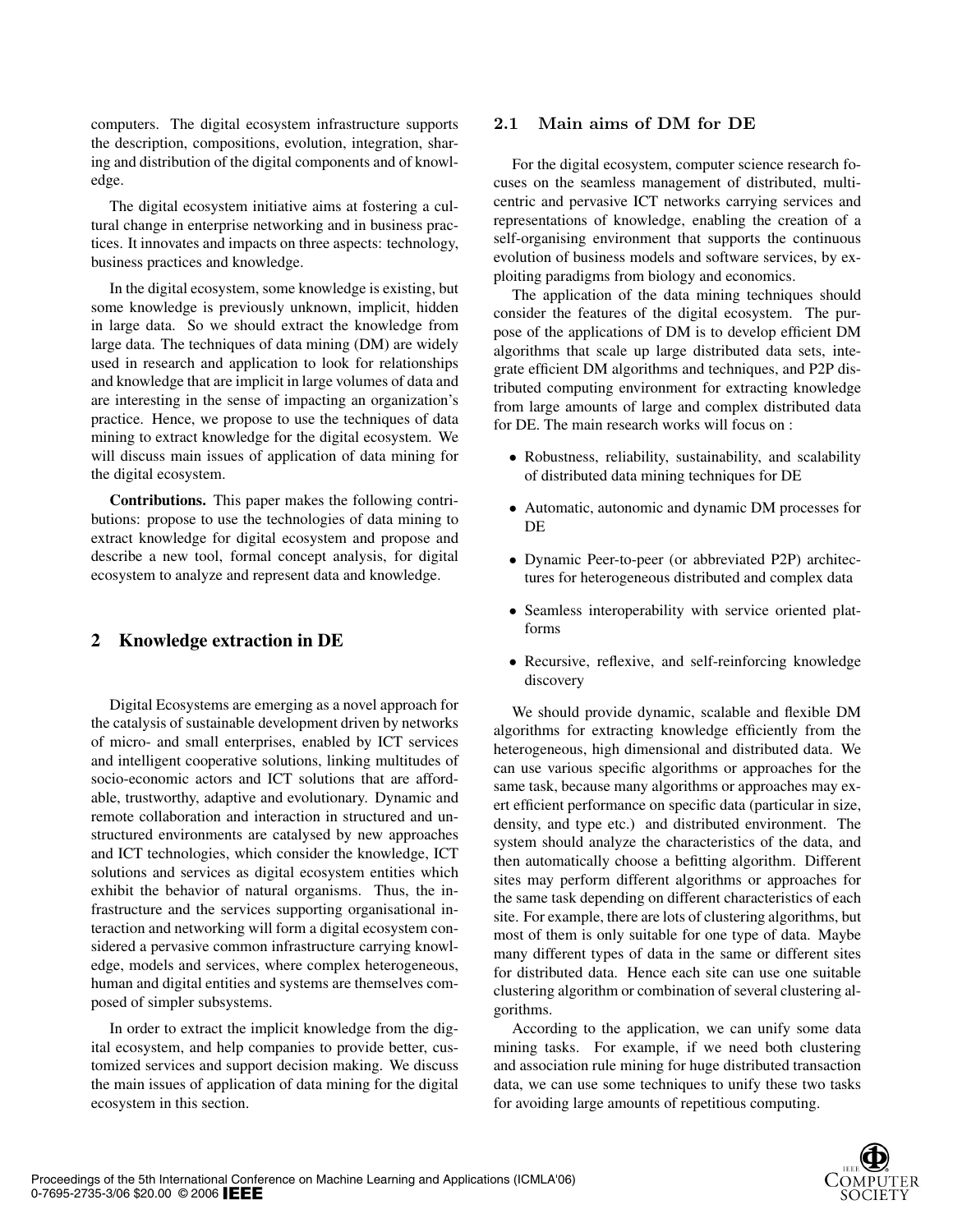### 2.2 Challenges of DM for DE

In recent years, DM has attracted a lot of attention among the fields of research and applications. Many techniques and systems of DM have been proposed. However, the data and infrastructure of DE are very complex. There are many challenges of the applications of DM for DE such as heterogeneous data, complex data, security, privacy and autonomy of local databases, network topology and transmission scheme. We need to develop more scalable and more efficient techniques of DM for DE.

Data mining and knowledge discovery can benefit from the use of distributed data mining (DDM) techniques to improve mining performance of huge data or distributed data. Although there are many efficient algorithms and techniques for mining centralized data sets, it's inefficient or incapable to deal with huge data sets or distributed data sets.

There are two main reasons to choose DDM. The first one is that data is very large. If data is too large, it's hard to store it at a single site, or it's inefficient or incapable to mine such large data at a single site. In such a case, data may be decomposed into some parts that are distributed at different sites. Then we perform the data mining operations for each site. At the end, the mining results of each site are combined to gain global results. This will optimize centralized data mining since the work load is distributed among the sites.

The second reason is that we need to deal with inherent distributed data sets. In fact, various wired and wireless networks such as internet, intranets, local area networks, ad hoc wireless networks and sensor networks etc. produce many distributed resources of data. These distributed data need to be mined to gain global patterns, models or knowledge. The straightforward solution is to transfer all data to a central site, where data mining is done. However, even if we have enough capacity to handle the data storage and data mining at a central site, it may be too expensive to transfer the local data sets to the central site. On the other hand, the privacy issue is playing an important role in the emerging distributed data. The distributed data sets may not be transferred because of privacy, security or autonomy of the data sets. Therefore, DDM is an effective and scalable solution for mining huge and distributed data sets in distributed computing environments.

#### 2.3 Complex data in DE

There are large amounts of distributed data in DE. Most of distributed data is heterogeneous, complex and noisy. It's hard to deal with heterogeneous and complex data. Distributed data can be divided into two categories: homogeneous and heterogeneous. In homogeneous data, the databases located at different sites have the same attributes

and in the same format, while in heterogeneous data, the attributes at each site are different or in different format. Heterogeneous data is more complex than homogeneous data for DDM tasks.

Most studies on DDM assume that local databases are homogeneous. So many DDM algorithms only deal with homogeneous data. If the local databases are heterogeneous, we need to adopt different techniques to deal with them. Integrating local models of heterogeneous data is hard for many data mining tasks. Therefore, developing DDM algorithms that can handle heterogeneous data is becoming increasingly important.

Many real data are high dimensional, high dense, non static, unbalanced. Increasingly complex data sources, structures, and types (like natural language text, images, time series, continuous data streams, multi-relational and object data types etc.) are emerging. It requires the development of new methodologies, algorithms, tools, and services to mine such complex data. One solution for managing the complex data for DDM is to unify different data. For example, we can use XML to present complex data.

Sometimes, complexity of data rests with noise in the data. Real world data is dirty and noisy. In a large database, many of the attribute values will be inexact or incorrect, or there are some missing attributes and missing attribute values. Data noise may affect DDM results, so high quality data for DDM is needed. One solution is data preprocessing such as data cleaning, data transformation, data reduction.

#### 2.4 Complex infrastructures in DE

Distributed environment is the base of DE. DDM needs effective infrastructures for distributed large-scale and highperformance computing and data processing. Various wired and wireless networks offer the distributed computing environment. Recently, P2P or grid is considered as more and more important distributed computing environment in DDM.

In centralized data mining, the main concern for the efficiency of a data mining algorithm is its I/O and/or CPU time. In a distributed environment, the communication cost should be considered, it may be a bottleneck in DDM [2, 19]. The cost of transferring large blocks of data may be prohibitive and result in very inefficient implementations in DDM. For a slow network, the communication cost will dominate the overall cost. The communication cost is determined by the infrastructures of the distributed environment, the network bandwidth and the number of messages that are sent across the network. In order to reduce the communication cost, many DDM methods are used to minimize the number of messages sent. Some methods also attempt to load-balance across sites to prevent performance from being dominated by the time and space usage of any individ-

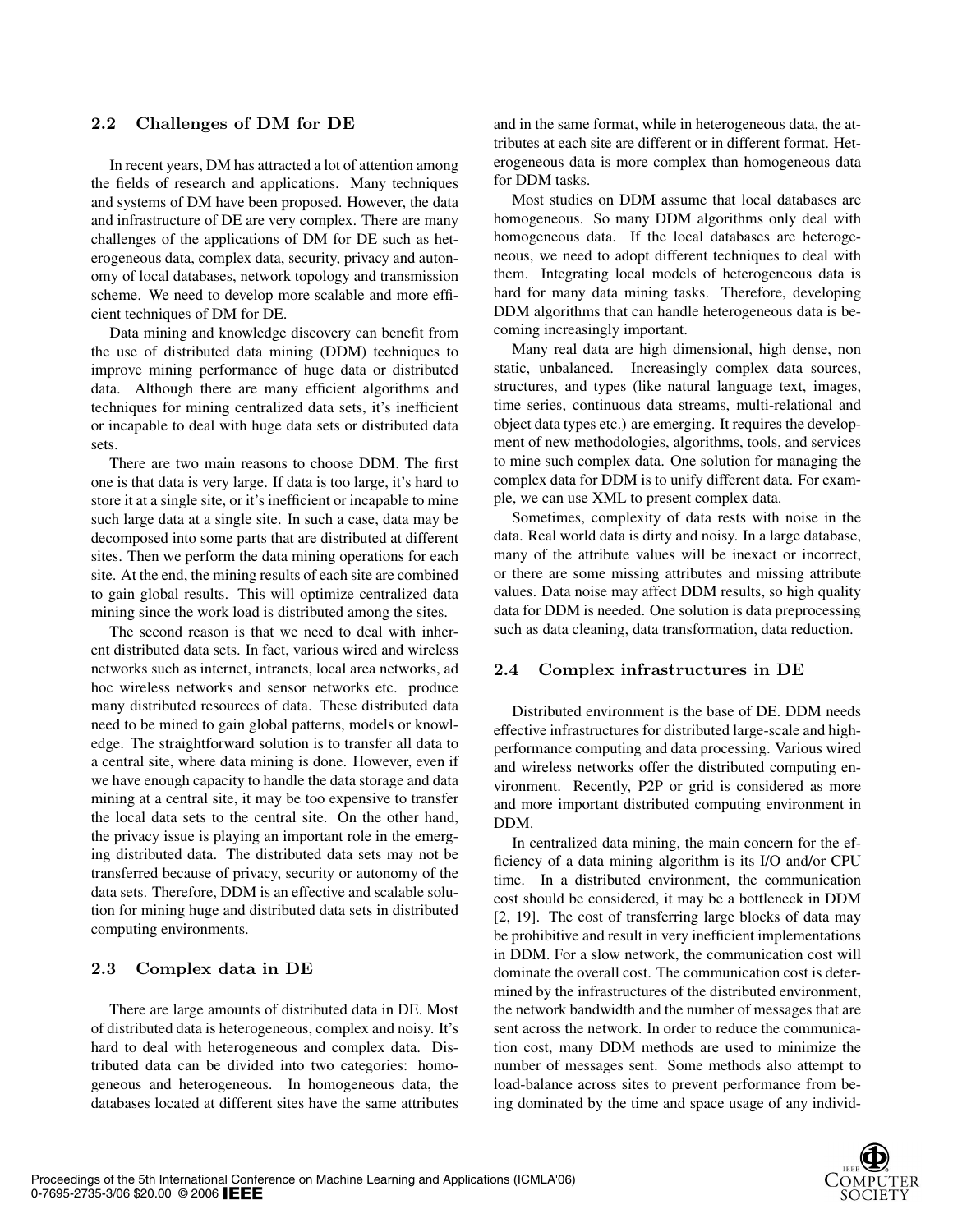ual site. We consider that one important method is to choose a suitable distributed infrastructures and computing service. The distributed computation infrastructure of P2P or grid is very suitable for DDM. P2P or Grid can provide an effective computational support for DDM applications.

A grid is a geographically distributed computation infrastructure composed of a set of heterogeneous machines that users can access via a single interface. A grid environment provides high performance computing facilities and transparent access to them in spite of their remote location, different administrative domains and hardware and software heterogeneous characteristics. Grid computing provides a novel distributed environment, computational model, and unprecedented opportunities for unlimited computing and storage resources. It's distinguished from conventional distributed computing by its focus on large-scale resource sharing, innovative applications, and, in some cases, highperformance orientation. Grids can be used as effective infrastructures for distributed high-performance computing and data processing [7].

DDM on grid, although is a fairly new research topic, has been very active in data mining community. The main disadvantage of grid is that grid software and standards are still evolving. The development of DDM on grid isn't easy.

P2P architecture is a type of network in which each workstation has equivalent capabilities and responsibilities. This differs from client/server architectures. Generally, P2P networks are used for sharing files, but a P2P network can also mean Grid Computing. Techniques and applications of P2P for DDM can be found in [23].

The primary disadvantage of P2P is the tendency of computers at the edge of the network to fade in and out of availability. Also, accountability for the actions of network participants could be a difficult problem. Several high-profile implementations have shown that architecture, security, and systems management issues are difficult to control. For these reasons, system managers often prefer to operate P2P systems as separate isolated entities. But, doing so is often impossible for practical applications.

### 3 Concept lattice

Concept lattice [11] and Closed itemset lattice are based on order theory and lattice theory [4, 22]. They are used to represent the order relation of concepts or closed itemsets. Concept lattice describes the character of the set pair: intent and extent of concept. Closed itemset lattice emphasizes the representation of the character of itemset.

In this section, we define some basic notions: Data context, Closure operator, Formal concept, Concept lattice, Closed itemset and Closed itemset lattice.

Definition 3.1 Data context *is defined by a triple* (G; M; R)*, where* G *and M are two sets, and R is a relation*

|                | $a_1$    | $\rm a_2$ | $\rm a_3$ | $a_4$    | $a_5$    | $\rm a_6$ | $a_7$    | $\rm a_8$ |
|----------------|----------|-----------|-----------|----------|----------|-----------|----------|-----------|
| 1              | $\times$ | $\times$  |           |          |          |           | $\times$ |           |
| $\overline{c}$ | $\times$ | $\times$  |           |          |          |           | $\times$ | $\times$  |
| $\overline{3}$ | $\times$ | $\times$  | $\times$  |          |          |           | $\times$ | $\times$  |
| $\overline{4}$ | $\times$ |           | $\times$  |          |          |           | $\times$ | $\times$  |
| $\overline{5}$ | $\times$ | $\times$  |           | $\times$ |          | $\times$  |          |           |
| 6              | $\times$ | $\times$  | $\times$  | $\times$ |          | $\times$  |          |           |
| 7              | $\times$ |           | $\times$  | $\times$ | $\times$ |           |          |           |
| 8              | $\times$ |           | $\times$  | ×        |          | $\times$  |          |           |

**Figure 1. An example of data context**

*between* G *and* M*. The elements of G are called objects or transactions, while the elements of M are called attributes or items.*

A data context is usually represented by the binary data, but in practice, the values of attribute are not binary, we can transform many-valued data context to binary values context by concept scaling [11].

**Definition 3.2** *Given a subset*  $A \subseteq G$  *of objects from a data context* (G; M; R)*, we define an operator that produces the set A' of their common attributes for every set* A ⊆ G *of objects to know which attributes from M are common to all these objects:*

 $A' := \{m \in M \mid gRm \text{ for all } g \in A\}.$ 

*Dually, we define*  $B'$  *for subset of attributes*  $B \subseteq M$ *,*  $B'$ *denotes the set consisting of those objects in* G *that have all the attributes from* B*:*

 $B' := \{g \in G \mid gRm \text{ for all } m \in B\}.$ 

*These two operators are called the* Galois connection *for* (G; M; R)*. These operators are used to determine a formal concept.*

*So if B is an attribute subset, then B' is an object subset,* and then  $(B')'$  is an attribute subset. We have:

 $B \subseteq M \Rightarrow B'' \subseteq M$ *. Correspondingly, for object subset A*, we have:  $A \subseteq G \Rightarrow A'' \subseteq G$ .

*Thus we define two* **closure operators** *as*  $B \rightarrow B''$  *for set*  $M$  *and*  $A \rightarrow A''$  *for set*  $G$ *.* 

For example, Figure 1 represents a data context.  $G(1, 2, 3, 4, 5, 6, 7, 8)$  is the set of objects, and  $M(a_1, a_2, a_3, a_4, a_5, a_6, a_7, a_8)$  is the set of items. The crosses in the table describe the relation R of G and M.

Definition 3.3 *A* formal concept *of the data context*  $(G, M, R)$  *is a pair*  $(A, B)$  *with*  $A \subseteq G$ ,  $B \subseteq M$ ,  $A = B$ <sup>*i*</sup> and  $B = A'$ . A is called extent, B is called intent.

**Definition 3.4** *If*  $(A_1, B_1)$  *and*  $(A_2, B_2)$  *are concepts,*  $A_1 \subseteq A_2$  (or  $B_2 \subseteq B_1$ ), then we say that there is a hi*erarchical order between*  $(A_1, B_1)$  *and*  $(A_2, B_2)$ *.* 

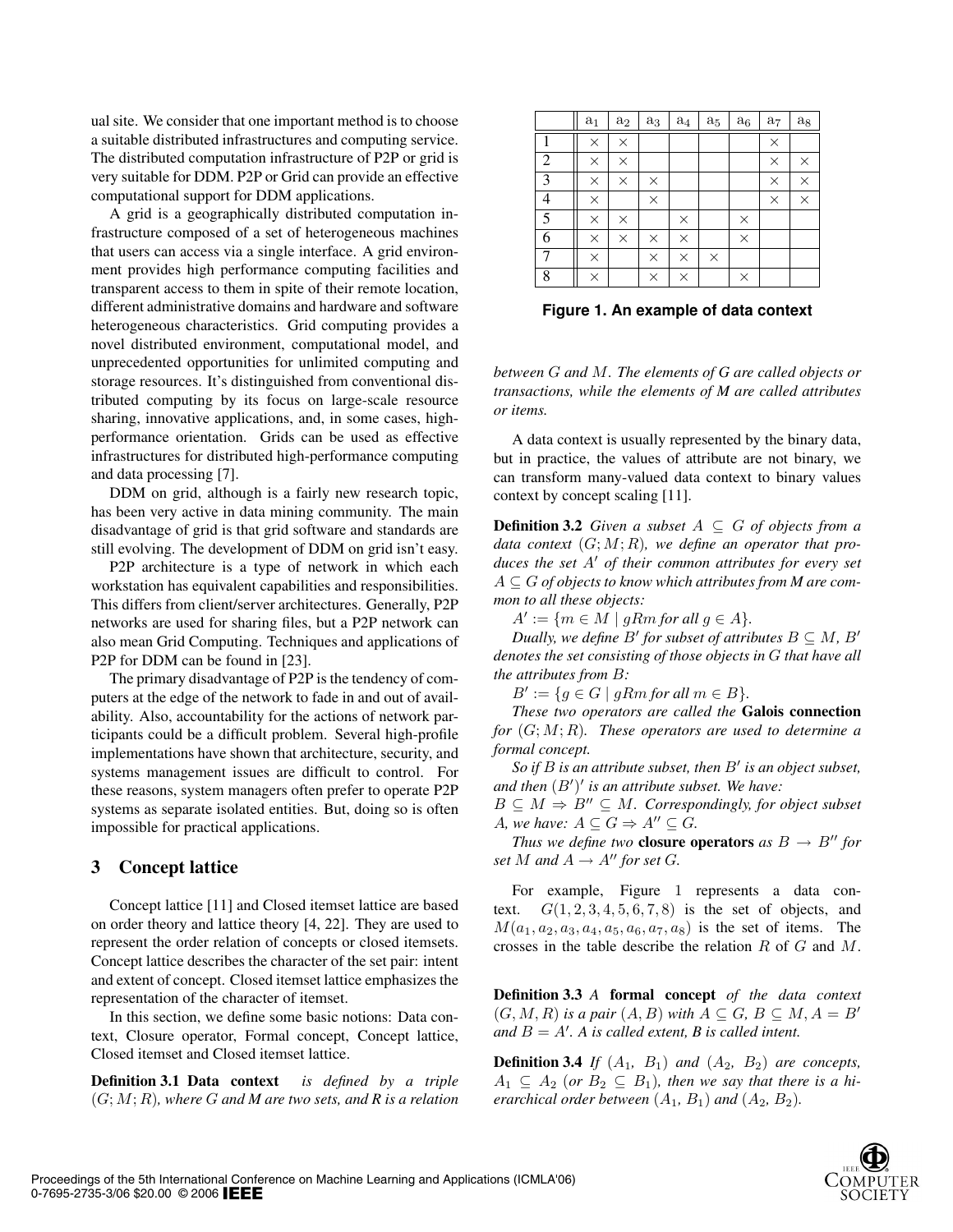*All concepts with the hierarchical order of concepts form a complete lattice called* concept lattice*.*

For example,  $(68, a_1 a_3 a_4 a_6)$  is a concept of the data context of Figure 1.  $a_1a_3a_4a_6$  is intent of (68,  $a_1a_3a_4a_6$ ), and 68 is extent of (68,  $a_1 a_3 a_4 a_6$ ).

**Definition 3.5** An itemset  $C \subseteq M$  is a closed itemset iff  $C'' = C$ .

Thus, a closed itemset is intent of a formal concept. This definition is very important for closed itemset algorithm.

A formal concept or closed itemset describes more a stricter relation between objects and attributes than itemset of association rules mining. For itemset, one attribute set maps to an object set, it's injective; but for formal concept, there is a bijection between one attribute set and one object set. The intent of a concept is a closed itemset and it's a maximal itemset.

For example,  $\{a_1, a_7\}$  is a closed itemset of the data context of Figure 1.

**Definition 3.6** *If*  $C_1$  *and*  $C_2$  *are closed itemsets,*  $C_1 \subseteq C_2$ *, then we say that there is a hierarchical order between*  $C_1$ and  $C_2$ .

*All closed itemsets with the hierarchical order of closed itemsets form of a complete lattice called* closed itemset lattice*.*

# 4 Analysis and visualization of data with FCA in DE

Formal Concept Analysis provides a natural platform for data analysis and knowledge representation. FCA is different from some of the traditional, statistical means of data analysis and knowledge representation because of its focus on human-centered approaches. Formal concept possesses the same features as philosophical concept. From the formal concepts, we can analyze data such as revealing stronger association or relation between itemset and the set of their common objects, classifying objects, generating implications of attributes or knowledge rules, extracting the hierarchical relation among formal concepts, etc.

FCA also provides an effective tool of knowledge visualization. Concept lattice can show how objects can be hierarchically grouped together according to their common attributes, and the relations between the formal concepts. Concept lattice facilitate discussion and exploration of conceptual structures. FCA has been examined with respect to principles of knowledge representation. Wille [21] identifies ten functions of knowledge processing (exploring, searching, recognizing, identifying, analyzing, investigating, deciding, improving, restructuring and memorizing) and investigates how these are supported by FCA.

Several algorithms were proposed to generate concepts or concept lattices on a data context, for example: Bordat [5], Ganter (NextClosure algorithm) [10], Chein [6], Norris [14], Godin [12] and Nourine [15], etc. We can use the formal concepts or concept lattices to analyze and represent the data. Concept lattice can be also applied to distributed data to analyze and represent knowledge in DE [8, 9].

For example, using lattice algorithms, we can generate concepts or concept lattices on a data context (see Figure 1). All formal concepts and the concept lattices on the data context (see Figure 1) are shown in Figure 3. The closed itemset lattice of the data context of Figure 1 is presented in Figure 4. The Figure 2 shows intents of the data context (see Figure 1).

| No. | Intent          | No. | Intent                |
|-----|-----------------|-----|-----------------------|
|     | $\{a_1\}$       | 10  | $\{a_1a_7a_8\}$       |
| 2   | $\{a_1a_2\}$    | 11  | $a_1a_2a_4a_6$        |
| 3   | $\{a_1a_3\}$    | 12  | $a_1a_2a_7a_8\}$      |
| 4   | $\{a_1a_4\}$    | 13  | $a_1a_3a_4a_5$        |
| 5   | $\{a_1a_7\}$    | 14  | $\{a_1a_2a_3a_4a_6\}$ |
| 6   | $a_1a_2a_3$     | 15  | $\{a_1a_3a_7a_8\}$    |
| 7   | $a_1a_2a_7$     | 16  | $a_1a_2a_3a_4a_6$     |
| 8   | $a_1a_3a_4$     | 17  | $\{a_1a_2a_3a_7a_8\}$ |
| 9   | $\{a_1a_4a_6\}$ | 18  | $\{a_1a_2a_3a_7a_8\}$ |

**Figure 2. All intents of the data context (see figure 1)**



**Figure 3. An example of concept lattice**